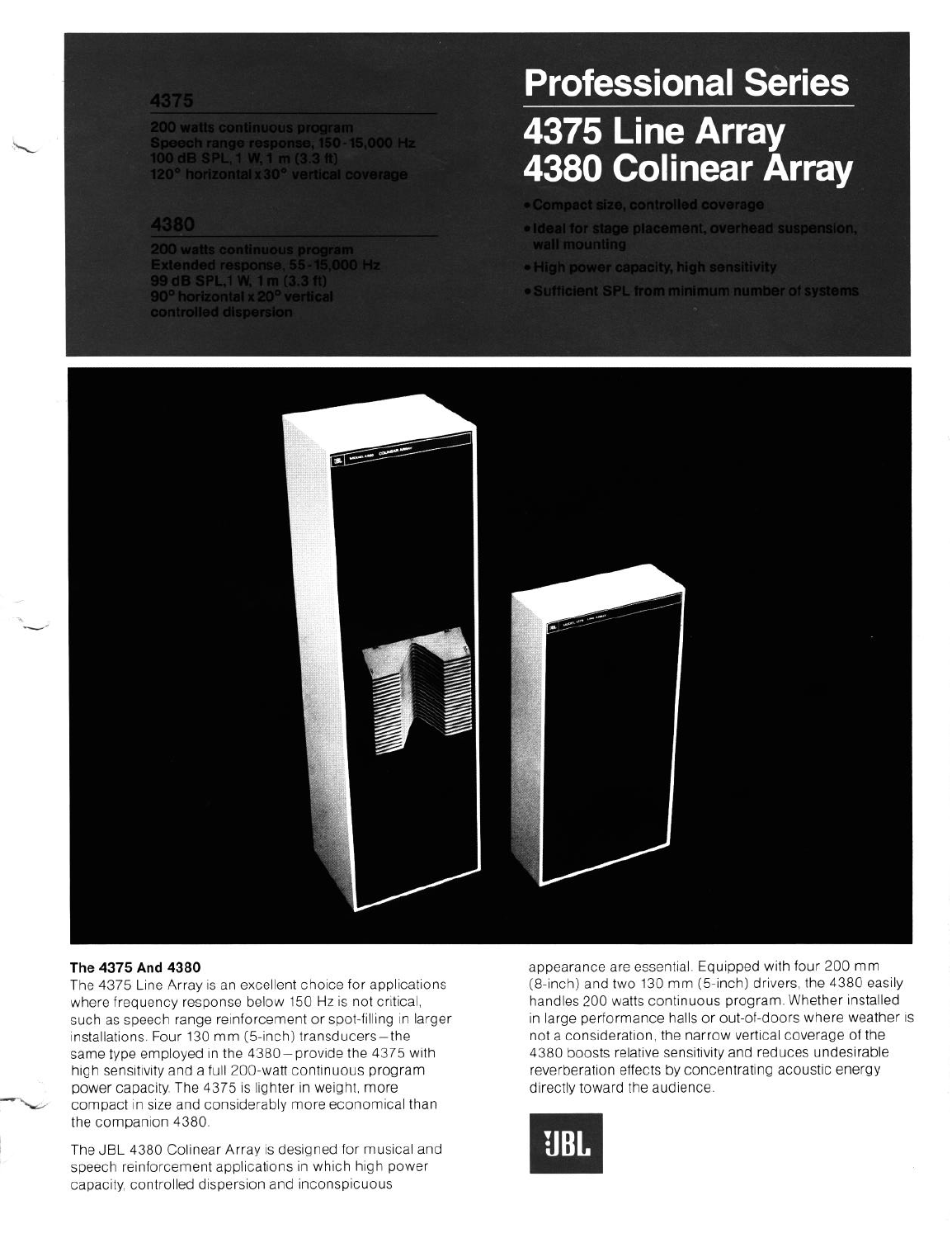#### **Design Criteria Of The 4380**

Theoretically, a sound column should radiate in a broad horizontal and narrow vertical beam. Within that beam, its output should remain constant, regardless of frequency In order to approximate this condition, the column height and the diameter of each transducer must shrink as frequency rises

Moreover, what happens outside the rated beam width is almost as important as what happens within. Many column loudspeakers tend to generate frequency-dependent side lobes These lobes are areas, located at both sides of the vertical beam, that exhibit severe peaks and dips in acoustic output The lobes, caused by interference between individual transducers, reduce the threshold of feedback and Introduce substantial coloration. Since the lobes vary with angular displacement, corrective equalization is of little value. Attempts to eliminate lobes utilizing staggered and side-byside transducer arrangements reveal interference patterns that deteriorate horizontal coverage through the crossover region

JBL engineers recognized that total elimination of lobes is not practical, nor is it required, as long as they are substantially suppressed. Such suppression, however, should not adversely affect response within the rated beam, a requirement which makes the design goal difficult to achieve.

Utilizing mathematical and analog models, JBL researchers developed a loudspeaker column having two different sized transducers, placed in vertical configuration. This was produced as the 4380 Colinear Array: pairs of 2110H 200 mm (8-inch) extended range loudspeakers mounted above and below two 2105H 130 mm (5-inch) speech range transducers. The larger 2110Hs extend low frequency response to 55 Hz. As frequency rises, the 2110Hs begin to roll off; also, commencing at 1200 Hz, a filter network increases the relative output of the smaller, centrally mounted 2105Hs Effectively, the column is shortened and transducer cone diameter decreases as frequency rises-both characteristics approximating the theoretical ideal As a result, frequency response of the 4380 varies no more than 6 dB per % octave throughout a go-degree horizontal by 20-degree vertical pattern, and side lobes are substantially suppressed.

Further refinements of the 4380 include the use of a properly sized enclosure, and an acoustic lens that improves horizontal coverage of the 2105H speech range transducers

JBL continually engages in research related to product improvement. New materials, production methods, and design refinements are introduced into existing products without notice as a routine expression of that philosophy. For this<br>reason, any current JBL product may differ in some respect from its publish description but will always equal or exceed the original design specifications unless otherwise stated

#### **Model 4380**